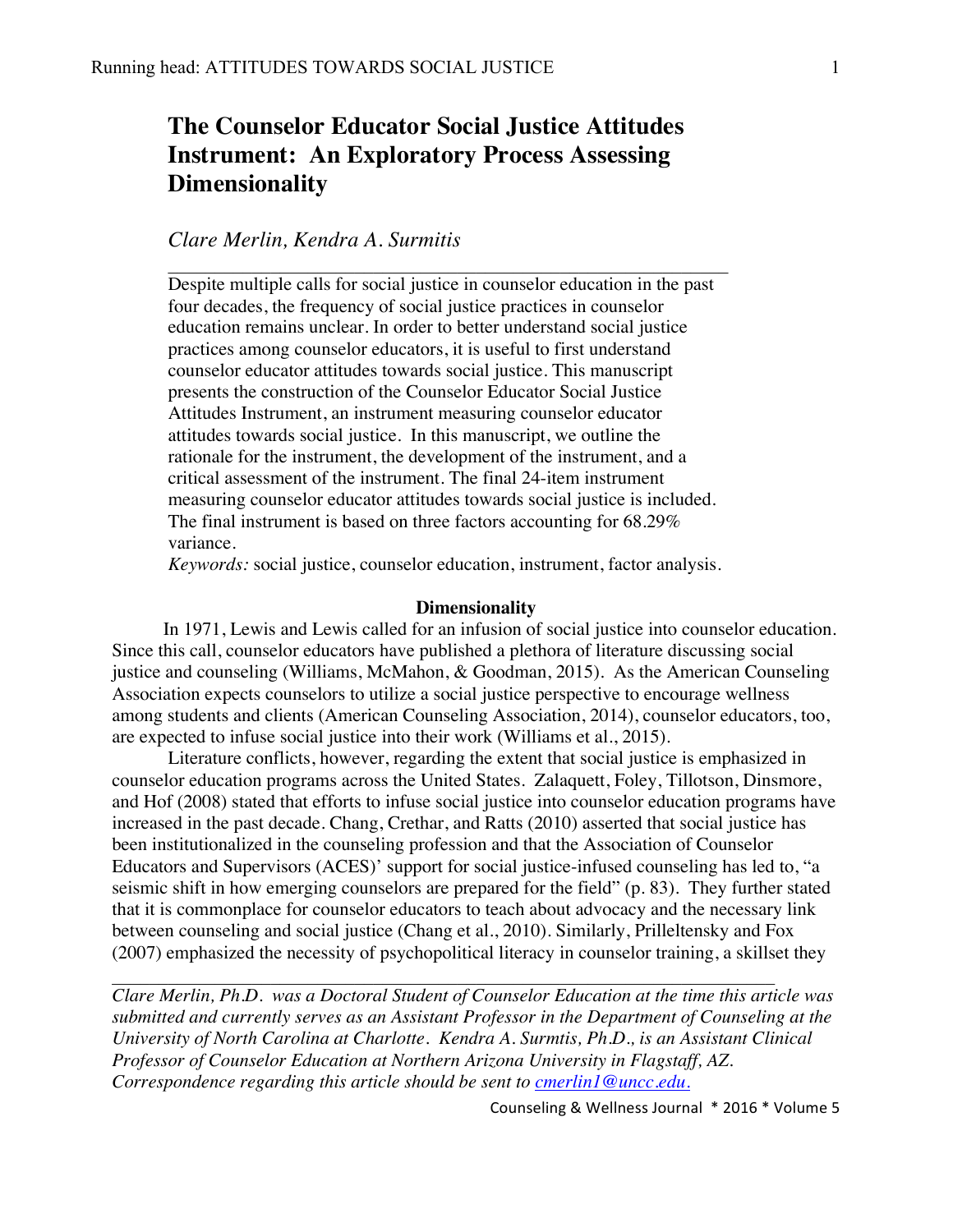deemed necessary for counselors who train as advocates for community mental health, wellness, and justice. Ratts & Wood (2011), however, claimed that pervasive social justice-based counselor education programs remain to be seen. They stated that though leading counseling scholars have added their voices to calls for a social justice focus in counselor education, little movement has been made because more traditional helping models based on European American norms remain popular instead (Bemak, Chung, Talleyrand, Jones, & Daquin, 2011; Ratts & Wood, 2011; Zalaquett et al., 2008) Although some counselor education programs have incorporated social justice into some courses, few programs have created an entire course on the topic or fully integrated it throughout the program's curriculum (Chung & Bemak, 2013). Because of this slow progress to incorporate social justice into most counselor education programs, a sense of urgency exists for counselor educators to include social justice into their programs (Ratts & Wood, 2011). "Many counselor educators have not fully embraced social justice as a learning outcome in their programs" Ratts and Wood (2011) stated. "The lack of buyin from all areas of the profession may be due to the fear and anxieties that come with integrating an innovation such as social justice into an already established field" (p. 208).

This discrepancy among social justice counselor education literature warrants further examination. In order to understand the current relationship between counselor educators and social justice, it would be beneficial to first understand counselor educator attitudes towards social justice. In this study, we developed an instrument to do just that: measure counselor educator attitudes towards social justice. This instrument is known as the Counselor Educator Social Justice Attitudes Instrument (CESJAI).

#### **Concept Rationale**

The foundational concepts of the development of this instrument included social justice and attitudes. Goodman et al. (2004) described the former as a scholarly and professional action intended to change the restrictive and marginalizing aspects of society that have kept disadvantaged groups from access to "tools of self-determination" (p. 795). Inherent to this concept is the belief that all persons, despite age, color, education, religion, and other aspects of the human condition are of equal worth. Social justice is the idea that all people deserve what Lee and Hipolito-Delgado (2007) refer to as, "access and equity to ensure full participation of all people in the life of a society" (p. xiv). Education informed by social justice is therefore consistent with these values. Counselor educators who work from this framework provide opportunities for students to explore and experience this concept first hand.

The second foundational concept, attitude, was utilized in the development of this instrument on the assumption that attitudes are a basic psychological function that may promote action in a certain way, and serves as an evaluative quality of human tendency. Whether judgment of object, environment, person, or concept, the study of attitude includes both the conscious, or explicit, and unconscious, or implicit (Fazio & Olsen, 2003). Attitude informs the psychological schema from which an individual derives a framework for meaning and evaluation of a particular object. For the purposes of the development of this instrument of attitudes, the object is social justice in counselor education.

#### **Methods**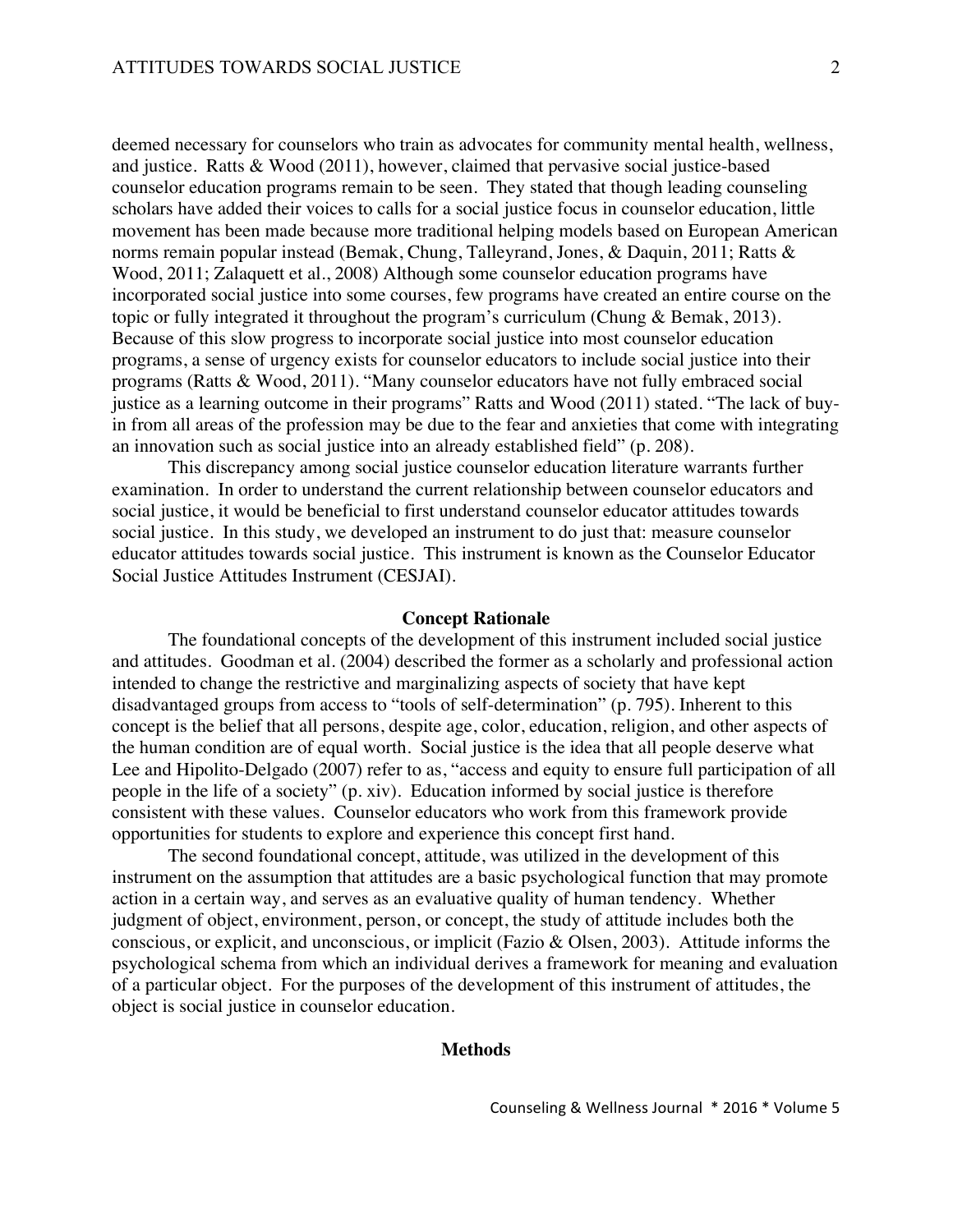The first step in our instrument development process was a review of current literature about social justice in counselor education. In addition to a review of literature on social justice, we identified the concept of service learning as a common practice through which educators utilize social justice frameworks in their in-classroom and out-of-classroom instruction (Wilczenski, Cook, & Hayden, 2011). Service learning is explained by the Community Service Act of 1990 as a method under which students or participants learn and develop through active participation in thoughtfully organized service that is conducted in and meets the needs of a community to help foster civic responsibility (Corporation for National and Community Service, 1999, p. IV). The purpose of these specific, structured learning experiences is not only to facilitate the acquisition of awareness of injustice in the community, but to also engage students in a learning opportunity to reinforce counseling technique and skill (Caldwell, 2008). Service learning components were therefore included in the development of the instrument, as this was recognized as one venue through which the social justice framework may emerge in counselor educator attitudes towards social justice.

While reviewing the literature, we developed a comprehensive list of components that potentially comprised counselor educator social justice attitudes. The list contained more than 40 components that researchers described as aspects of social justice-infused counselor education, including: justice, awareness of social problems, community engagement, cultural sensitivity, curriculum, deep reflection, admissions strategies to account for diversity, educational accessibility, learning goals, acknowledging privilege, identifying oppression, supervision, recognizing strengths, critical thinking, and student voice (Caesar, 2012; Dixon, Tucker, & Clark, 2010; McMahon, Mason, & Paisley, 2009; Odegard & Vereen, 2010; Pack-Brown, Thomas, & Seymour, 2008; Ratts, 2006; Wilczenski et al., 2011). From this list, we created 60 items that formed the first draft of our instrument.

To test the instrument, we distributed it to an accessible population of counselor education acquaintances and counselor educators who were members of the listserv, CESNET. We employed convenience sampling to reach this population by emailing counselor education acquaintances, as well as the members of CESNET. Our initial request for participants yielded only 25 responses, so we sent an additional survey request email two weeks after the first. In total, we collected 66 usable responses and utilized this data moving forward in instrument development.

#### **Participants**

Participants included female (65.15%) and male (34.85%) respondents. Participant races included Caucasian/White (67.2%), African American/Black (17.19%), Asian American/Asian  $(7.81\%)$ , Not Listed  $(4.69\%)$ , Latino  $(1.56\%)$ , and Biracial  $(1.56\%)$ . Regions represented in the population included the Southeast (54.55%), Midwest (21.21%), Northeast (10.61%), Southwest (4.55%), West (6.06%), and Northwest (3.03%). Finally, positions identified by individuals who participated in the study included: Counselor Education Student (27.27%), Assistant Professor – Tenure Track (24.24%), Counselor Education Adjunct Professor (13.64%), Associate Professor – Tenure Track (12.12%), Other (9.9%), Counselor Education Professor – Tenure Track (7.58%), and Associate Professor – Non-Tenure Track (6.06%). As a whole, the demographic information indicated that the majority of participants identified as female, White, located in the Southeast, and employed as a professor (63.64%).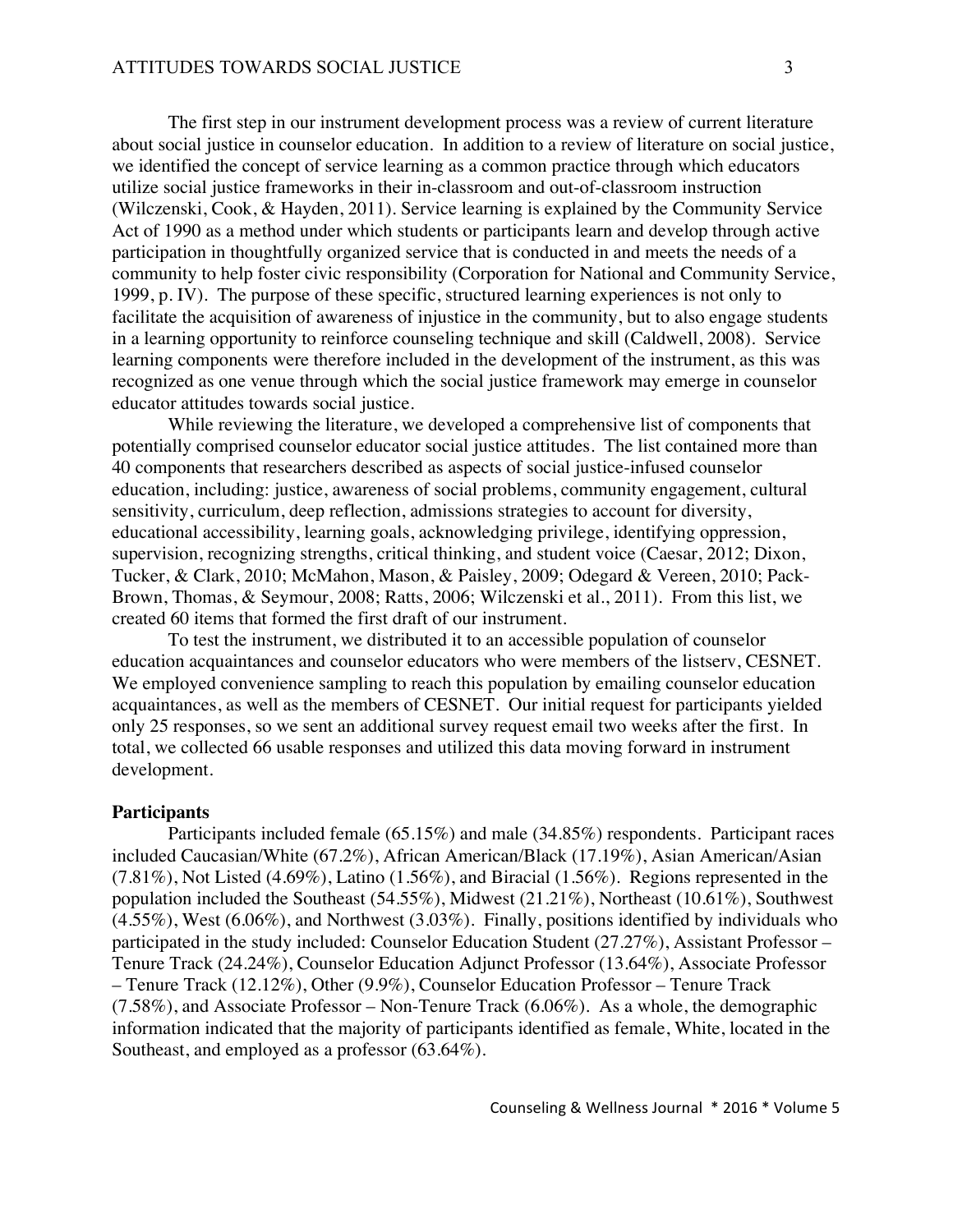#### **Reliability**

After collecting the final sample  $(n = 66)$ , we ran initial descriptive statistics on the questionnaire responses. These descriptive statistics did not reveal any discrepancies or errors, so we proceeded with our statistical instrument development.

Internal consistency is one aspect of reliability in test construction. This refers to how well the items in an instrument fit together (Pett, Lackey, & Sullivan, 2003). For example, if the items in an instrument are more homogenous than they are heterogeneous, this instrument will have high internal consistency. Cronbach's coefficient alpha is a statistical approach used to measure internal consistency. This measure represents the amount of variance in an instrument that can be attributed to one common source. The initial Cronbach's alpha statistic for all items in the CESJAI was 0.958, and initial variance was 780. This Cronbach's coefficient alpha is categorized as very strong (Pett et al., 2003). In an effort to explore if reliability and variance could be increased further, we reviewed the table of item total statistics and examined which instrument items, if deleted, would increase both reliability and variance. Three items were deleted, as noted in Table 1.

Table 1 *Initial Items Deleted*

Deleted Items

Counselor educators should view themselves as the primary source of knowledge in the classroom.

Counselor educators should focus on reinforcing the status quo.

Counselor educators should use course texts as the primary source of knowledge.

Instrument reliability and variance increased after deleting these three items. The new Cronbach's coefficient alpha was 0.964 and the variance was 805. Next, we again examined the item total statistics table and considered if reliability or variance could be further increased by deleting additional questions. Two questions appeared to fit these characteristics, and were deleted (see Table 2).

> Table 2 *Secondary Items Deleted*

Deleted Items Counselor educators should offer weekend courses for students who need to work during the day. Counselor educators should include minimal attention to mechanisms of oppression in their program.

After deleting these two items, the overall Cronbach's coefficient alpha statistic for the instrument increased to 0.970 and the variance increased to 843. Satisfied with these statistics, we next examined the instrument correlation matrix. A correlation matrix summarizes the interrelationships among a set of items in a given instrument (Pett et al., 2003). Ideal correlations between each item with all other items range from 0.3 and 0.8. Our matrix primarily contained correlations in this range, with some correlations below 0.3 and some slightly above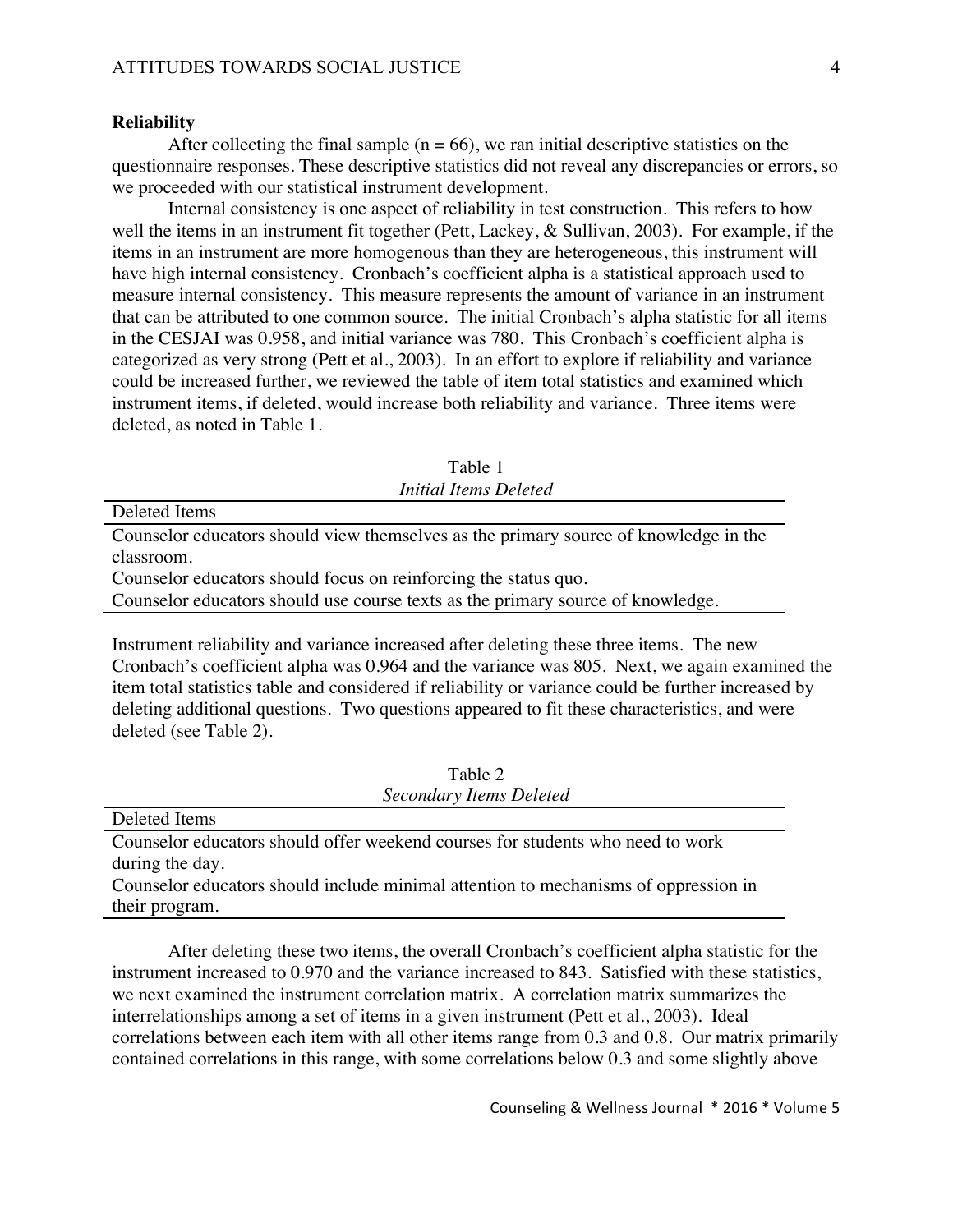0.8. The highest correlation we observed was 0.825, and overall we concluded there was had a large range of correlations among the instrument items.

#### **Tests of Matrices**

Next, we explored if the CESJAI contained sufficient numbers of significant correlations among items to warrant a factor analysis by conducting two statistical tests on participants' responses. The first test was Bartlett's test of sphericity, which applies the null hypothesis that there are no relationships among the items in a correlation matrix, and it is an identity matrix (Pett et al., 2003). When we applied Bartlett's test of sphericity to our instrument, the chi square was significant.

The Kaiser-Meyer-Olkin test (KMO) is the second statistical test and compares the instrument's overall correlation coefficients to the partial correlation coefficients. If the sum of the squared partial correlation coefficients is small compared to that of the sum of the squared correlation coefficients, then the measure approaches 1.0 and suggests that a more successful factor analysis is possible (Pett et al., 2003). KMO test measures can range from 0 to 1, and ideal measures are near 0.8 and 0.9.

The initial KMO measure for the CESJAI was 0.481. According to Pett et al. (2003), this value (and all others less than 0.60) is mediocre, miserable, or unacceptable. Given that the KMO indicates if a sample size is large enough for the number of items in an instrument (Pett et al., 2003), rather than increase sample size after data collection ceases, we chose to remove items with low correlations to increase the KMO value and our chances for factor analysis success. To select items to remove, we examined the anti-image correlation matrix for questionnaire responses and noted items across the diagonal of the matrix that had correlations of less than 0.299. We selected 0.299 as the cut-off value because such a low value indicated that the sum of the squared partial correlation coefficients is large compared to the partial correlation coefficients, and thus, factor analysis is unlikely. Eleven questions had correlations less than 0.299 and warranted deletion in order to improve the KMO value. These items are listed in Table 3.

|             | Ternary Deletea Hems                                                      |
|-------------|---------------------------------------------------------------------------|
| Correlation | Item statement                                                            |
| 0.144       | Counselor educators should work with students to challenge limited        |
|             | perspectives.                                                             |
| 0.124       | Counselor educators should help students recognize the commonalities in   |
|             | values among all people.                                                  |
| 0.206       | Counselor educators should value and utilize peer learning among          |
|             | students.                                                                 |
| 0.175       | Counselor educators should teach students reactive helping strategies     |
|             | when working with persons from marginalized cultural groups.              |
| 0.160       | Counselor educators should encourage all students to share their          |
|             | perspectives with the class.                                              |
| 0.157       | Counselor educators should take time to reflect deeply.                   |
| 0.273       | Counselor educators should seek a diverse cohort of students in counselor |
|             | education programs.                                                       |

Table 3 *Tertiary Deleted Items*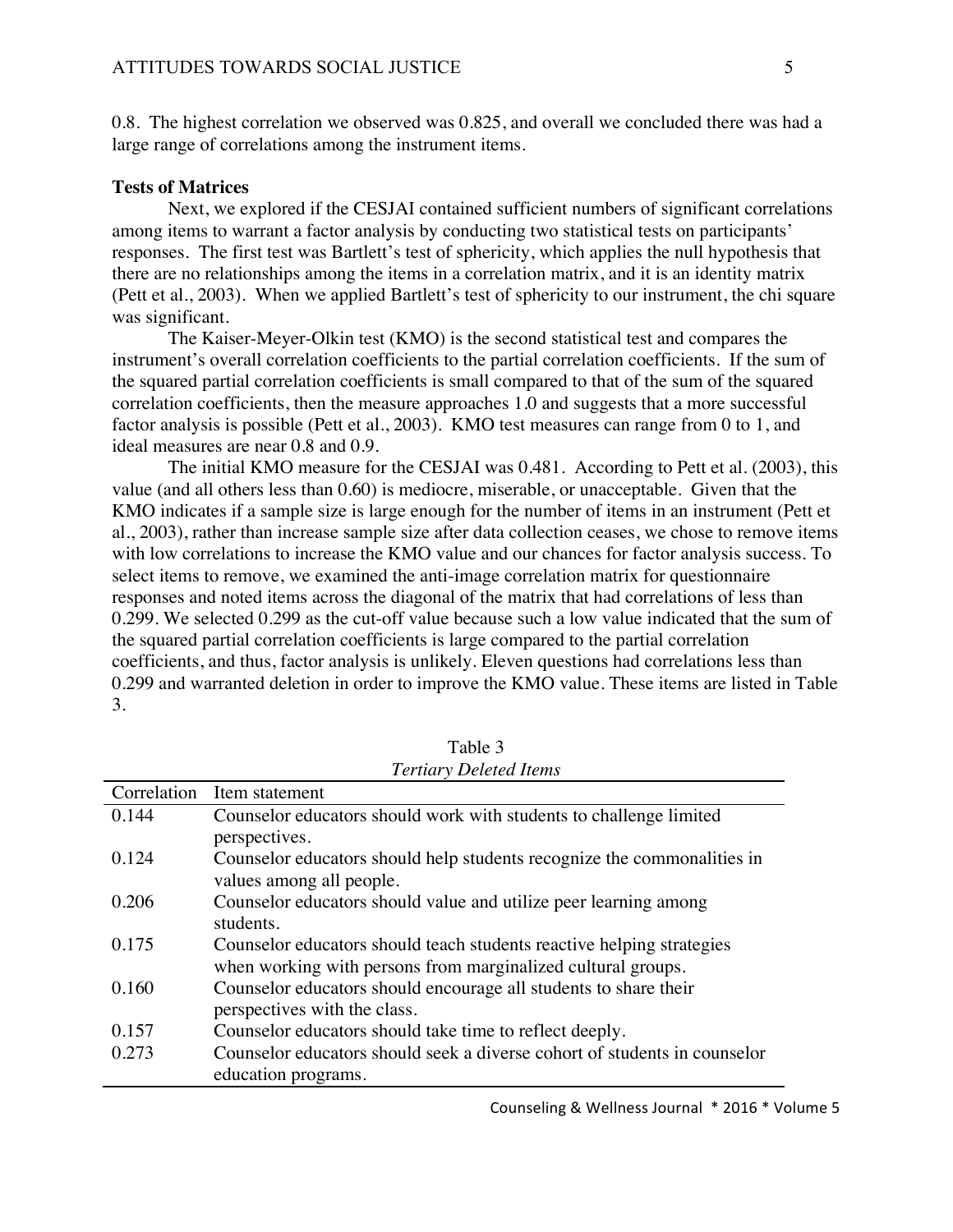| 0.098 | Counselor educators should rely less on standardized aptitude tests when<br>considering admissions applications and more on undergraduate GPA,<br>work experiences, and interpersonal skills. |
|-------|-----------------------------------------------------------------------------------------------------------------------------------------------------------------------------------------------|
| 0.043 | Counselor educators should work covertly with issues of power within the<br>classroom.                                                                                                        |
| 0.047 | Counselor educators should consider offering condition admissions to<br>applicants with less than standardized test scores, rather than rejecting<br>applicants altogether.                   |
| 0.123 | Counselor educators should use small groups in classes.                                                                                                                                       |

After deleting these items, we conducted the Bartlett's test of sphericity and KMO test once more. The Bartlett's test of sphericity again resulted in a significant chi square, and the new KMO measure was 0.834. This KMO statistic is categorized as meritorious by Pett et al. (2003) and suggested a greater likelihood of obtaining an interpretable factor structure for the construct.

## **Factor Extraction**

In order to determine the factors underlying counselor educator attitudes towards social justice, we first conducted an exploratory factor analysis with a principal component analysis and no rotation. When extracting factors in factor analysis, multiple guidelines can be used to determine the extracted factors (Pett et al., 2003). In this study, we used two parameters. The first was examining the scree plot of the factor analysis. The number of factors extracted can be determined by noting where in the plot the line breaks, then counting the number of plotted points before this break. Based on the shape of the scree plot in our initial factor analysis (See *Figure 1*), we determined that the factor structure for this instrument contained three factors, with one large factor accounting for the majority of variance.



*Figure 1:* Scree plot showing one large factor accounting for the majority of variance and two additional factors accounting for smaller portions of variance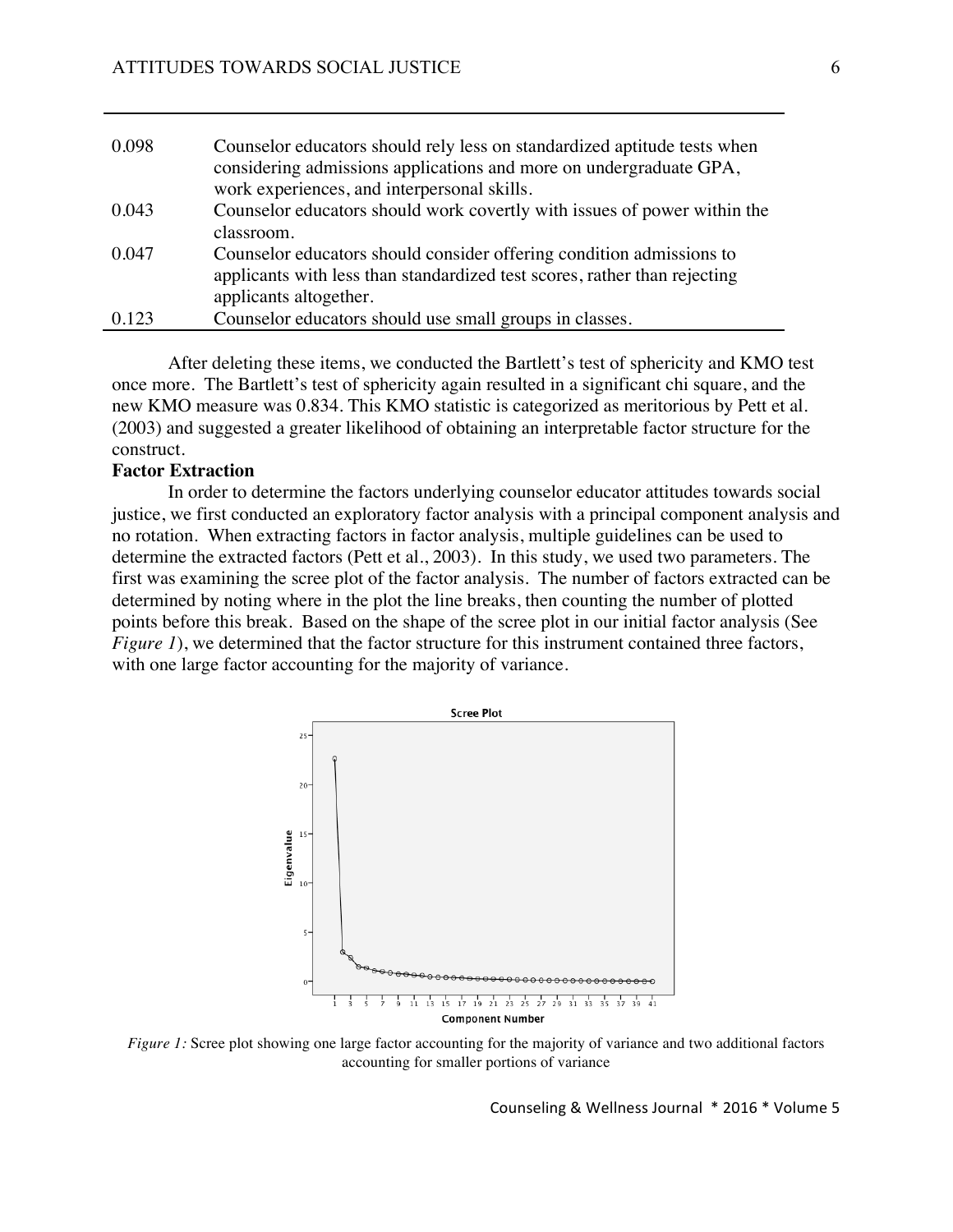The second parameter used to extract factors was factor interpretability. A factor is interpretable when the items loading on the factor share a common theme relevant to the construct measured. We evaluated the interpretability of the CESJAI factors by closely examining the item loadings and the strength of each loading. Given Pett et al.'s (2003) assertion that item loadings of .055 are "good," we established our factor loading cut-off as 0.55. Our initial attempt at labeling interpretable factors revealed a first factor with many components and two additional factors with several components each. The first factor dealt with explicit social justice emphases in counselor education, the second factor contained several uninterpretable components, and the third factor included components related to community. These results confirmed that unrotated factor solutions often do not result in meaningful clusters of items that can be easily interpreted (Pett et al.).

To improve the interpretability of factors, we conducted a series of factor analyses with principal component analyses and various rotations. Factor rotation "is the process of turning the reference axes of the factors about their origin to achieve a simple structure and theoretically more meaningful factor solution" (Pett et al., p. 132). There are two broad categories of rotation, orthogonal and oblique. Orthogonal rotations assume that generated factors are uncorrelated with each other, whereas oblique rotations assume that factors are correlated with each other (Pett et al.).

First, we conducted a Varimax rotation, the most commonly used orthogonal rotation. The Varimax seeks to simplify the factor-loading matrix by maximizing the variances of the loadings within factors and maximizing the differences between high and low loadings for each factor. This results in higher factor loadings made higher and lower factor loadings made lower (Pett et al., 2003). When applied to our factor pattern matrix, the Varimax rotation successfully rotated in 13 iterations. After the rotation, we examined the first three factors and observed that the first factor was slightly more defined and the second and third factors were slightly less defined than the unrotated factor analysis. This factor structure may have emerged because the Varimax rotation is orthogonal and assumes that factors are not correlated. Because this rotation did not improve the factor structure, we conducted a Direct Oblimin rotation instead, which assumes the factors are correlated, likely the case in our instrument.

The Direct Oblimin rotation attempts to create a simpler factor structure in the factor pattern matrix by regulating a parameter known as delta, which estimates the degree of correlation between factors. Delta values can range from -0.5 to 0.5, with larger negative values decreasing the degree of correlation among factors and large positive values increasing the degree of correlation among factors (Pett et al., 2003). We first conducted a Direct Oblimin rotation with a default delta of zero. This rotation successfully rotated the factor pattern matrix in 38 iterations and resulted in three defined factors. Next, we conducted another Direct Oblimin rotation but with a delta value of 0.3. This rotation successfully rotated in 42 iterations, but the factor loadings adjusted in such a way that the three factors were not quite as defined as they had been with the Direct Oblimin rotation with a delta value of zero. Similarly, we conducted another Direct Oblimin rotation with a delta value of 0.2, but again observed that the factor loadings were adjusted so that the factors did not hold together as much as they had with the Direct Oblimin rotation with a delta value of zero.

#### **Results**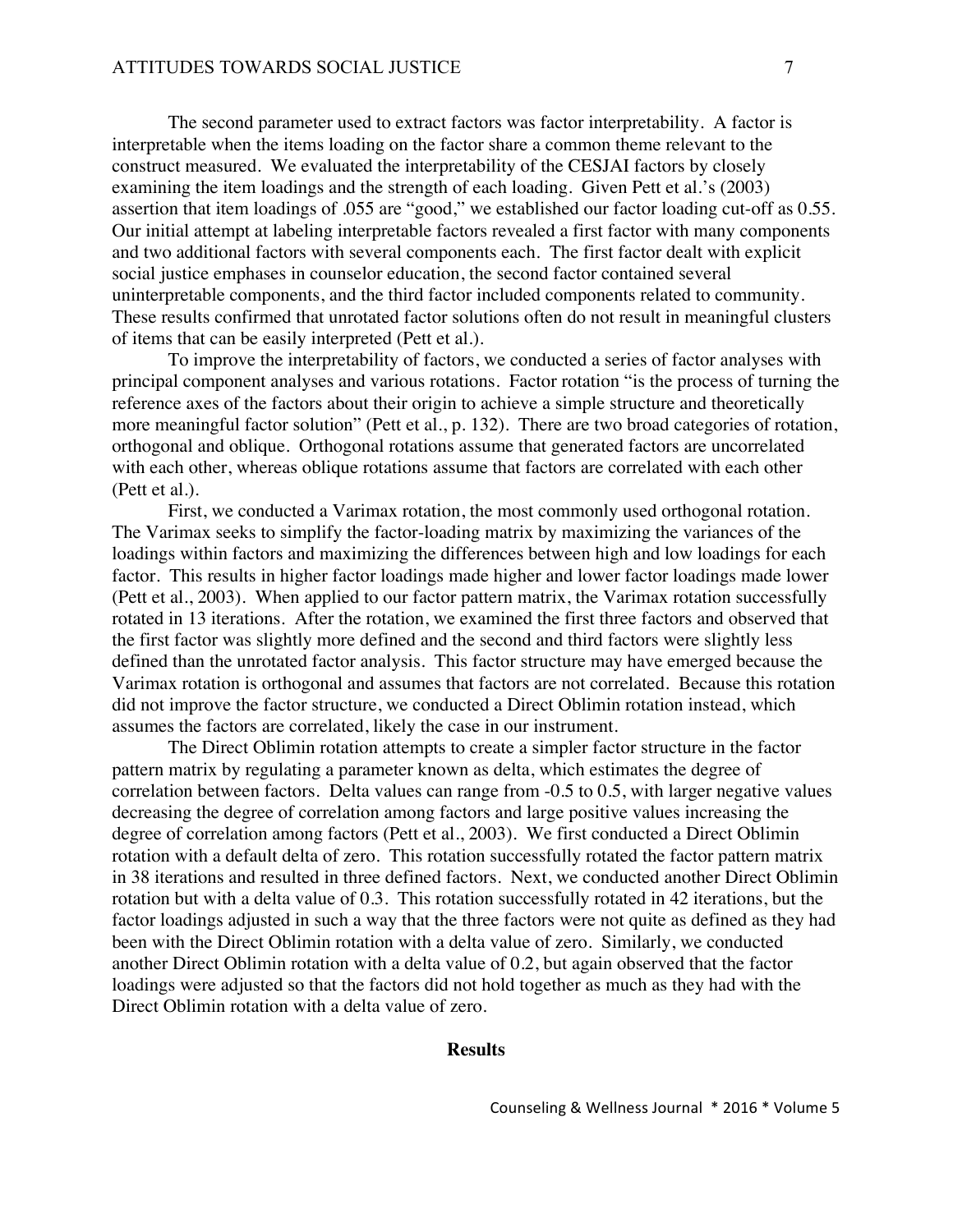#### ATTITUDES TOWARDS SOCIAL JUSTICE 8

We concluded that the Direct Oblimin rotation with a delta value of zero provided the best factor structure of all of the rotations conducted, because it produced three defined and interpretable factors. The first and largest factor of the CESJAI involved explicit emphases on social justice ideas in counselor education programs. This factor contained 18 components, nearly all of which explicitly included the words "social justice," despite the fact that only 19 of the total 60 questionnaire items included the words "social justice." Only one item loading on the factor did not include the words "social justice," but this item included a behavior (structuring "learning activities that promote working with rather than for their community") that captures the essence of social justice in the same ways that all other items in this factor did. These components and their loadings are listed in Table 4.

| Item Loading | Item                                                                             |
|--------------|----------------------------------------------------------------------------------|
| .74          | Counselor educators should help students develop a mindset and skill set based   |
|              | on a social justice perspective.                                                 |
| .65          | Counselor educators should infuse social justice into group supervision.         |
| .62          | Counselor educators should urge textbook authors to incorporate issues of        |
|              | multiculturalism and social justice into textbooks.                              |
| .71          | Counselor educators should continuously assess their own social justice          |
|              | advocacy in their community.                                                     |
| .72          | Counselor educators should facilitate a paradigm shift in counselor education    |
|              | programs towards a social justice emphasis.                                      |
| .86          | Counselor educators should include terms such as culture, multiculturalism, and  |
|              | social justice into a counselor education program's mission.                     |
| .85          | Counselor educators should incorporate social justice into a counselor education |
|              | program's goals.                                                                 |
| .64          | Counselor educators should employ faculty recruitment strategies so that a       |
|              | commitment to social justice issues is apparent in the perspectives of faculty   |
|              | members.                                                                         |
| .63          | Counselor educators should structure learning activities that promote working    |
|              | with rather than for their community.                                            |
| .80          | Counselor educators should consider applicants in part for compatibility with a  |
|              | social justice mission during the admissions process.                            |
| .98          | Counselor educators should incorporate social justice materials into counselor   |
|              | education course content.                                                        |
| .84          | Counselor educators should utilize promotional material to emphasize a           |
|              | program's emphasis on social justice.                                            |
| .88          | Counselor educators should incorporate social justice materials into student     |
|              | assignments.                                                                     |
| .88          | Counselor educators should introduce students to social justice at the beginning |
|              | of their program.                                                                |
| .95          | Counselor educators should incorporate social justice materials into counselor   |
|              | education coursework.                                                            |
| .91          | Counselor educators should incorporate social justice into assigned readings for |
|              |                                                                                  |

Table 4 *Factor 1 Items and Loadings*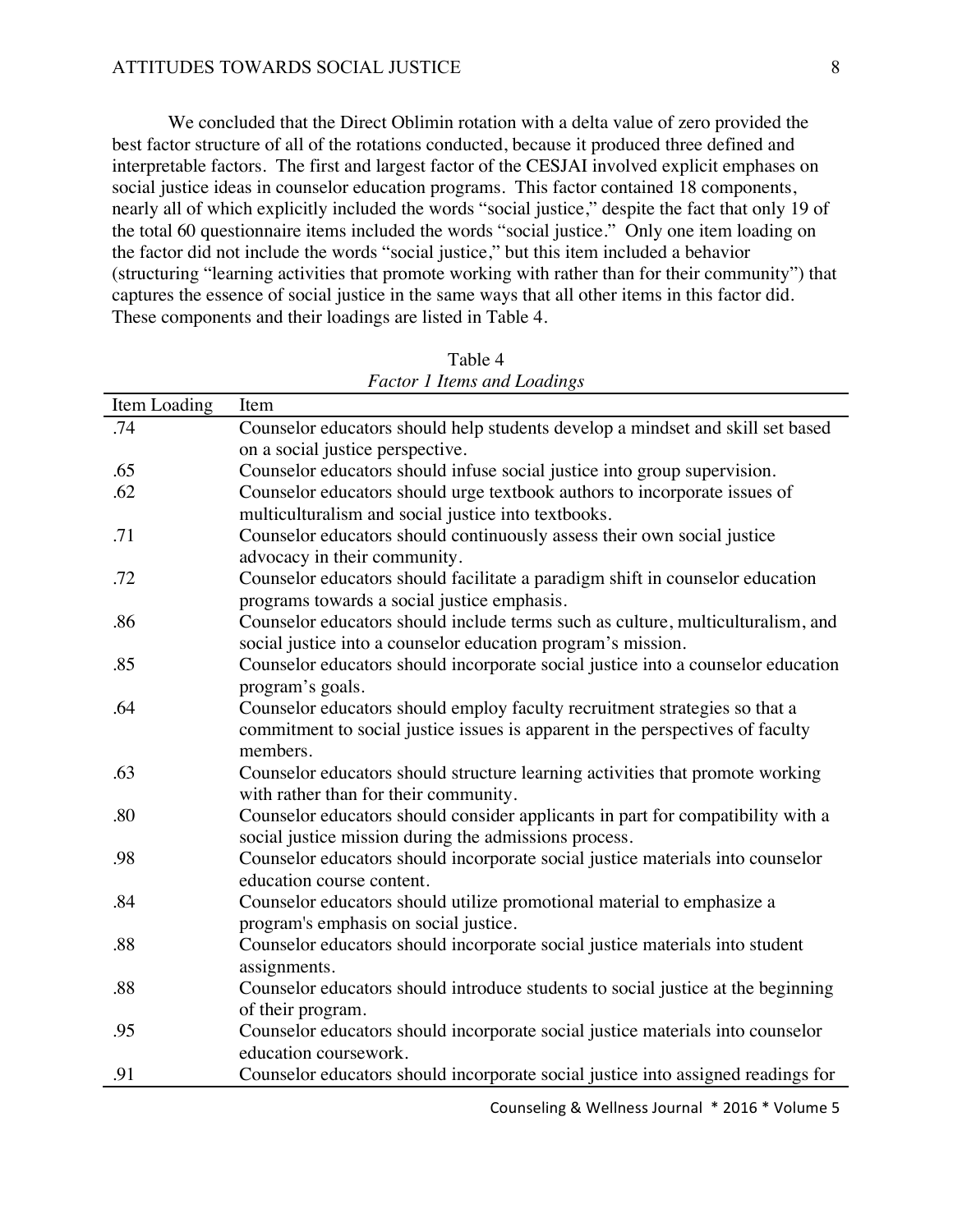|     | students.                                                                    |
|-----|------------------------------------------------------------------------------|
| .73 | Counselor educators should present social justice case studies to students.  |
| .84 | Counselor educators should include social justice-based activities in class. |

The second factor of the CESJAI included four components. These components all emphasized cultivating students' social justice awareness. This awareness related to student's own biases, as well as diversity in others. The four components in Factor 2 are listed in Table 5.

Table 5 *Factor 2 Items and Loadings*

| Item Loading | <b>Factor Component</b>                                                          |
|--------------|----------------------------------------------------------------------------------|
| .75          | Counselor educators should help students recognize the strengths in human        |
|              | diversity.                                                                       |
| .78          | Counselor educators should work with students to acknowledge their biases.       |
| .66          | Counselor educators should be sensitive to individual diversity.                 |
| .74          | Counselor educators should include opportunities that include deep reflection in |
|              | students.                                                                        |

The third and final factor in the CESJAI factor structure is connecting counselor education students to the community. This factor included two components, which both emphasize providing students with information about community issues and opportunities. The Factor 3 components are detailed in Table 6.

| <b>Factor 3 Items and Loadings</b> |                                                                                |  |
|------------------------------------|--------------------------------------------------------------------------------|--|
| Item Loading                       | <b>Factor Component</b>                                                        |  |
| .93                                | Counselor educators should provide students with information on opportunities  |  |
|                                    | to volunteer in the community.                                                 |  |
| .71                                | Counselor educators should introduce students to local issues, such as changes |  |
|                                    | in social service programs, which affect the surrounding community.            |  |

Table 6

In total, these three factors accounted for 68.29% of variance in our instrument. They also logically represent three factors that comprise counselor educator attitudes towards social justice.

During the development of the CESJAI, we removed five questionnaire items to improve reliability and variance and eleven items to improve the KMO value and potential factor analysis success. These item removals left the instrument with 44 remaining items. After determining the factor structure of the instrument, we removed all items not accounted for in the three primary factors. This left 24 remaining items in our questionnaire. The final instrument is provided in Appendix A.

## **Discussion**

In this instrument development study, three factors emerged to account for 68.29% variance in counselor educator social justice attitudes. These factors are (A) an explicit focus on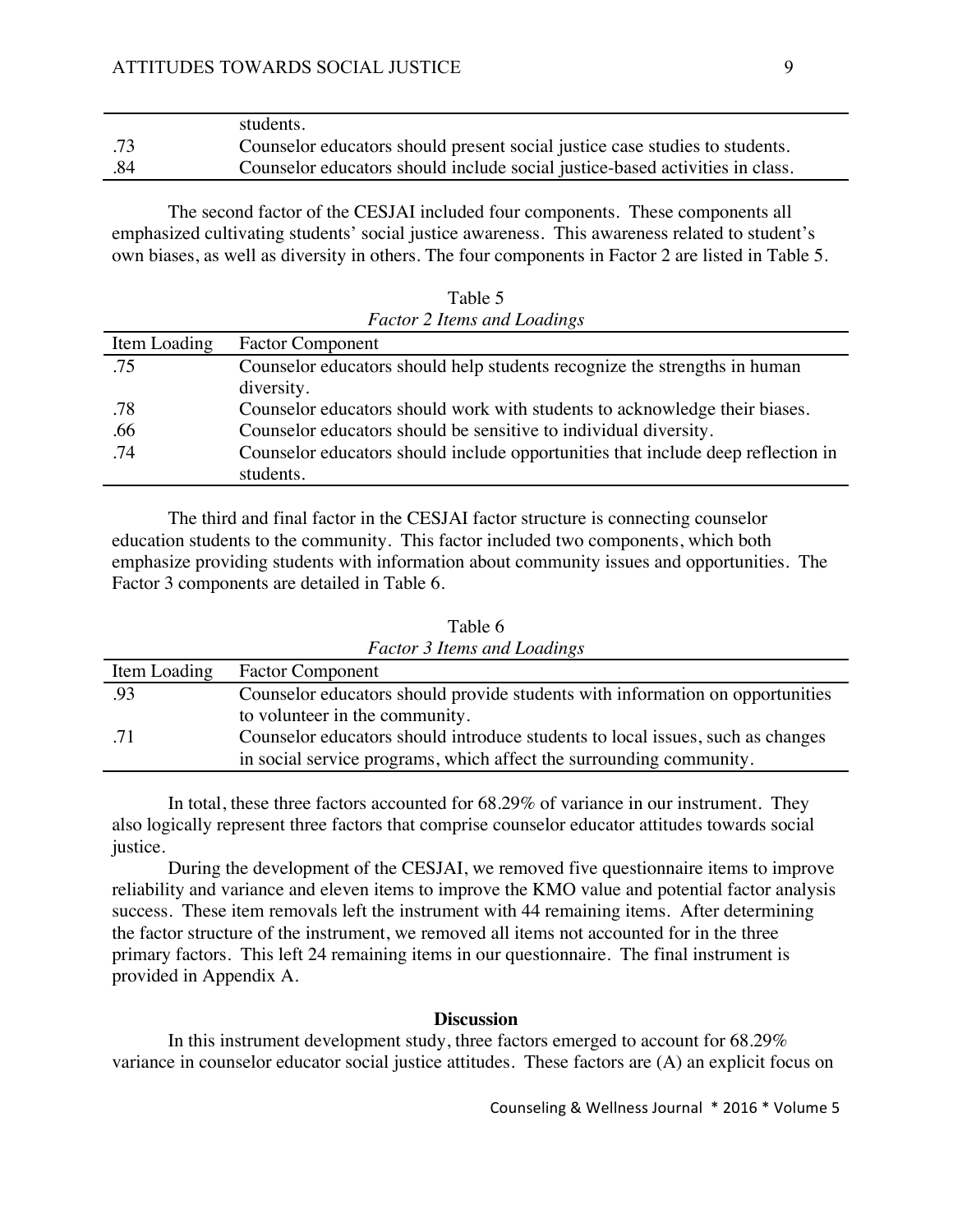social justice in counselor education programs, (B) cultivating student awareness of social justice, and (C) connecting students with community issues.

The first factor, an explicit focus on social justice, included items emphasizing various components of counselor education programs and the incorporation of social justice emphases into these components. For example, items include social justice foci in admissions, class scheduling, supervision, textbooks, coursework, and class activities. As a whole, these components comprise counselor education programs. The emergence of this factor suggests that counselor educator attitudes towards social justice are primarily comprised of attitudes regarding an explicit focus on social justice across the major components of counselor education programs. This factor aligns with extensive previous literature in which authors proposed deliberately emphasizing social justice in counselor education programs (Calley, Pickover, Bennett-Garraway, Hendry, & Garraway, 2011; Dixon et al., 2010; Paisley, Bailey, Hayes, McMahon, & Grimmett, 2010; Ratts & Wood, 2011; Wilczenski et al., 2011). The ideas promoted in this literature mimic those that emerged as items on this factor, such as emphasizing social justice in coursework, class activities, program admissions, and student supervision. Items in the CESJAI concerning social justice coursework also align with research noting that one way in which counselor educators integrate social justice into teaching is by incorporating the topic into curriculum (Odegard & Vereen, 2010).

Factor 2, increasing student awareness of social justice, appears to be a growing focus in counselor education. In a 2009 study examining syllabi from hundreds of multicultural counseling courses, Pieterse, Evans, Risner-Butner, Collins, and Mason found that content focused on social justice had a growing presence. This finding may indicate increased attention to raising students' awareness of social justice issues. Such increased emphasis on this topic could explain the emergence of Factor 2 in our study examining counselor educator attitudes towards social justice.

Finally, Factor 3, connecting counseling students with community issues, has also been proposed as one way in which social justice can be integrated into counselor education programs (Ratts & Wood, 2011; Wilczenski et al., 2011). Service learning experiences in the community and in-depth reflection on these experiences can help students understand social justice in a way that is relevant to their own neighborhoods (Wilczenski et al., 2011). The emergence of this factor in counselor educator attitudes towards social justice suggests that counselor educators are not merely conceptualizing social justice as a construct within their own classrooms, but instead recognize that it is an idea relevant to their own communities, as well.

Overall, the three factors that emerged to comprise counselor educator attitudes towards social justice appear to represent ideas previously noted in the literature. This alignment further supports the factors as relevant, meaningful components of counselor educator attitudes towards social justice.

#### **Future Research**

Although the process in which we developed the CESJAI included reliability and validity checks, further instrument validation may improve the consistency and accuracy of the instrument. The reliability of the CESJAI was found to be very high, but further approaches could be used to verify its consistency. Future tests could administer the instrument to the same participants multiple times to assess consistency, so long as the time between administrations is not so long that participants' attitudes may change (Fishman & Galguera, 2003).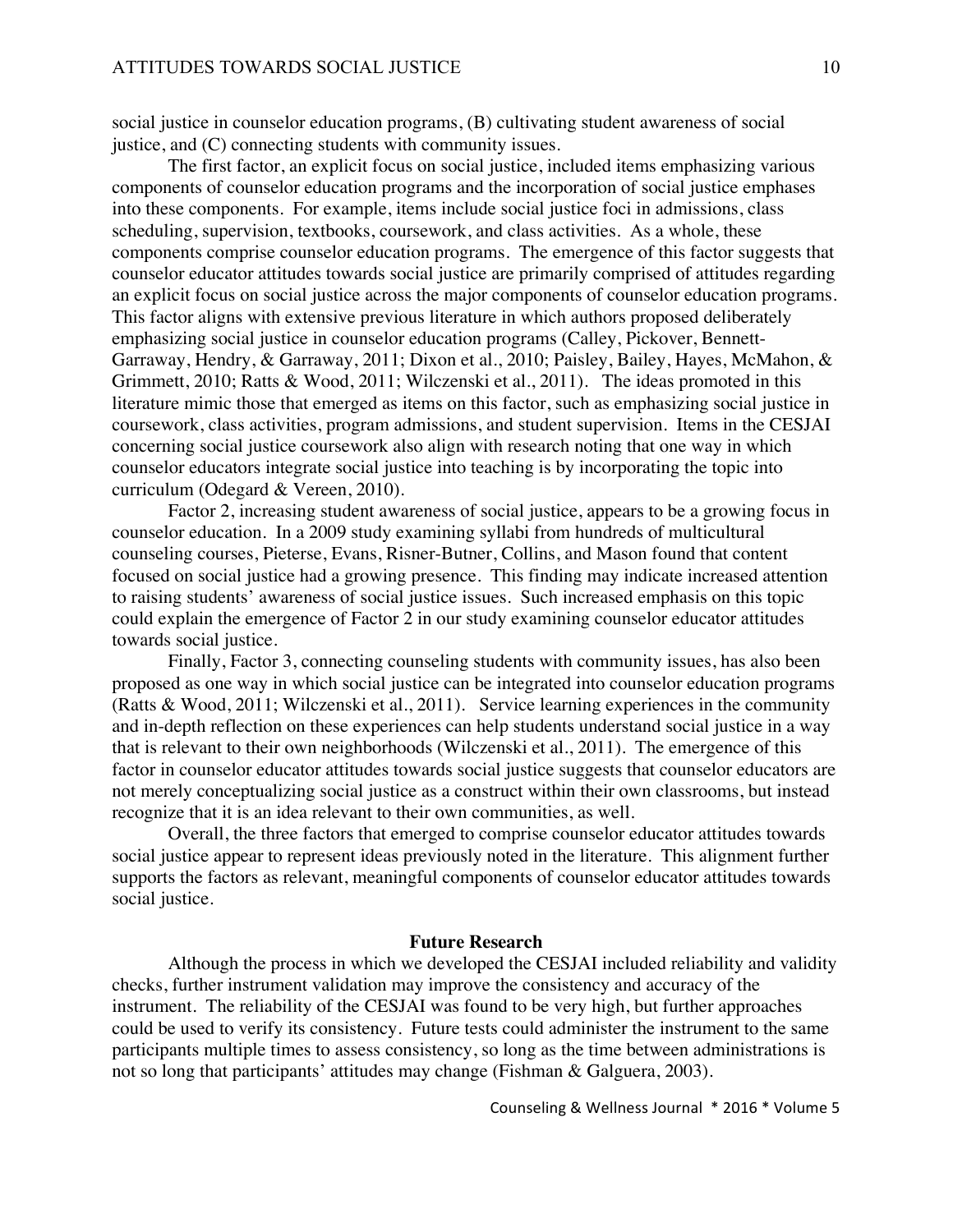Given that validity is the most important goal in test construction (Fishman & Galguera, 2003), additional validity checks may also be valuable to further examine the CESJAI. Predictive validity and concurrent validity could be assessed by comparing this instrument to similar and previously well-validated instruments measuring attitudes towards social justice. These opportunities may be limited due to a dearth of instruments measuring this construct, but if future instruments are created on this topic, they could be used to assess predictive and concurrent validity.

Perhaps the best tactic to improve validity for this instrument is to demonstrate that it can significantly and correctly differentiate between a group of counselor educators with positive attitudes towards social justice and a group of counselor educators with negative attitudes towards social justice. If participants were recruited for such a test, they would need to identify strongly with one of the two groups chosen, and their instrument results must not only score significantly different from participants in the opposite group, but their scores must align with the specific predicted direction, as well (Fishman & Galguera, 2003).

#### **Limitations**

The primary limitation in this study was sampling bias. Members of the counselor education listserv, CESNET, do not serve as representative participants of the target population in this study, counselor educators across the United States. Instead, individuals who completed this instrument may have led to participant bias. For instance, counselor educators who are members of CESNET may naturally have a greater interest in social justice and consequently may choose to be members of CESNET. Similarly, among all of the counselor educators who are members of CESNET, those counselor educators who are CESNET members and have more positive or more negative attitudes towards social justice may have been more inclined to respond to our survey request and complete the questionnaire. In addition to CESNET, we solicited participation from friends and colleagues who are counselor educators or counselor education students. Doing so may have resulted in a disproportionate number of counselor educators with an affinity for social justice than exists in the general counselor education population.

An additional possible limitation in this study is the methodology used, factor analysis with principal component analysis. Principal component analysis is a commonly used approach in factor analysis, but it assumes that items' shared variance and error variance are combined. This assumption may contribute to an overestimation of relationships among items forming factors (Pett et al., 2003). Moreover, the interpretation of factors in factor analysis is subjective. Although we attempted to ensure that all items justified the factors labeled, our factor labels were still subjective, and other researchers may have labeled factors differently.

#### **Conclusions**

In this study, we created and tested an instrument measuring counselor educator attitudes towards social justice. We found three interpretable factors that describe the underlying relationships in the construct and account for 68.29% of its variance. This factor structure constitutes a unique finding in the field of counselor education research. The three-factor framework suggests that counselor educators' attitudes towards social justice consist of components explicitly focused on social justice, components related to cultivating students' social justice awareness, and components promoting community issues to students. In future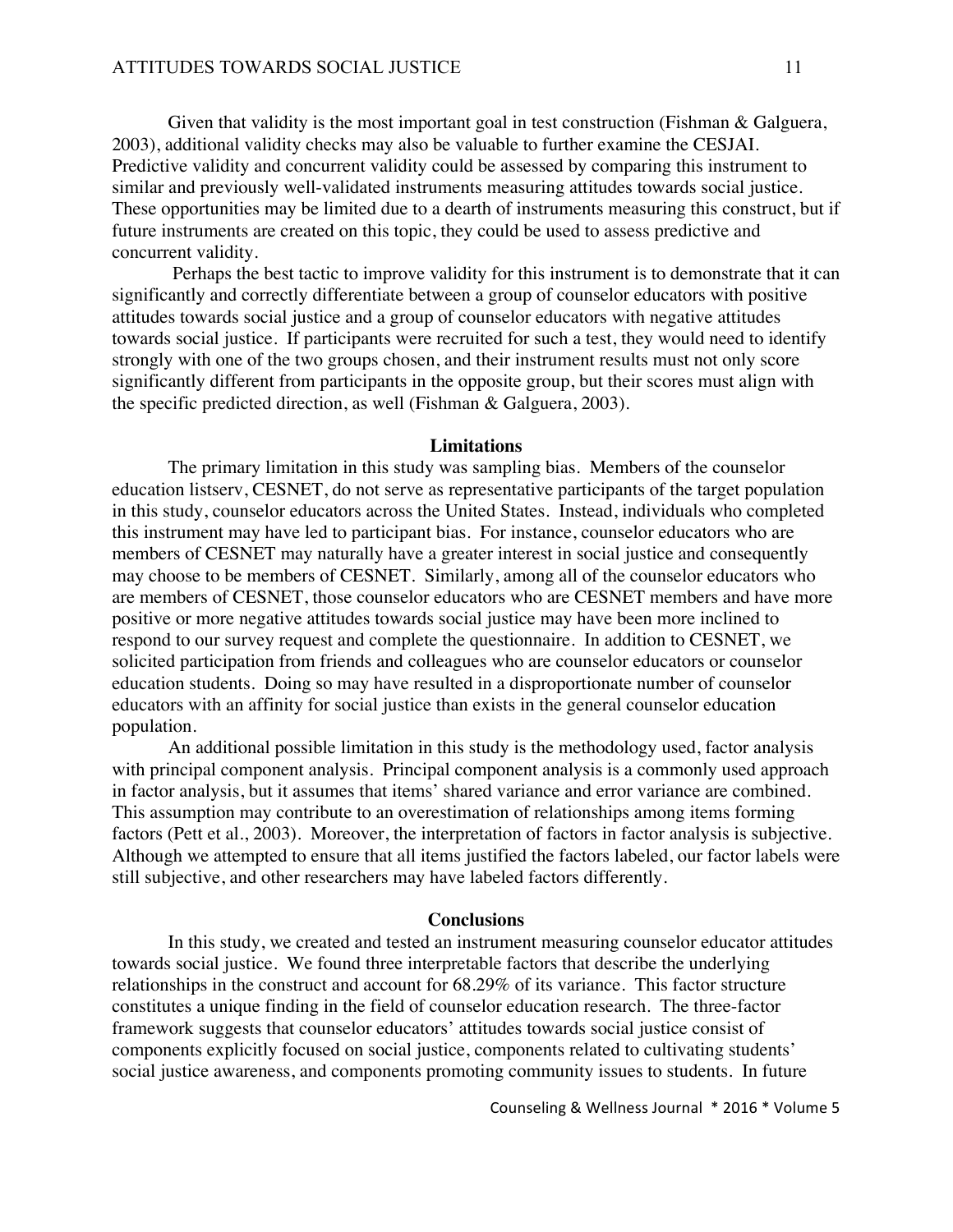research, it would be valuable to explore whether these components comprise counselor educator social justice behaviors, like they do attitudes. If a similar instrument was created measuring social justice behaviors, this instrument could be used alongside the CESJAI to compare counselor educators' social justice attitudes and behaviors. This comparison would attempt to resolve the discrepancy described in our literature review in which some counselor education researchers claim social justice is pervasive in counselor education, whereas others assert that social justice remains unseen.

Beyond the value of the framework identified in this study, the 24-item instrument created in the study also holds promise for use in multiple avenues in counselor education. Counselor education programs can utilize the CESJAI with doctoral students to evaluate attitudes towards social justice upon graduation from their program, or both at the beginning and end of their program to indicate if the doctoral program potentially influenced attitudes towards social justice. Similarly, faculty departments can utilize this instrument in the assessment of faculty attitudes towards social justice for the purpose of exploring opportunities for growth and inclusion of justice-related educational practices in their departments. Lastly, we recommend that individual counselor educators use this instrument to measure their own attitudes towards social justice. If the act of reflection is paramount to any effective counselor educator, then measuring one's attitudes beyond individual reflection ought to be considered. The instrument in this study allows counselor educators to validly and reliably assess if their attitudes agree with, disagree with, or are neutral towards social justice in counselor education.

#### **References**

American Counseling Association (2014). *2014 ACA code of ethics.* Alexandria, VA: Author.

- Bemak, F., Chung, R., C., Y., Talleyrand, R. M., Jones, H., & Daquin, J. (2011). Implementing multicultural social justice strategies in counselor education training programs. *Journal for Social Action in Counseling and Psychology, 3,* 29-43.
- Caesar, P. T. (2012). Social justice and multiculturalism: Implications for school counselors and counselor educators. *Childhood Education, 87,* 276-277.
- Caldwell, J. C. (2008). *Critical factors in social justice orientation development.* (Doctoral dissertation). Retrieved from ProQuest. (3313137)
- Calley, N. G., Pickover, S., Bennett-Garraway, J. M., Hendry, S. J., & Garraway, G. M. (2011). Integrating social justice across the curriculum: The Catholic mission and counselor education. *Journal of Catholic Higher Education, 30,* 289-308.
- Chang, C. Y., Crethar, H. C., & Ratts, M. (2010). Social justice: A National imperative for counselor education and supervision. *Counselor Education & Supervision, 50*, 82-87.
- Chung, R. C. Y., & Bemak, F. (2013). Use of ethnographic fiction in social justice graduate counselor training. *Counselor Education & Supervision, 52,* 56-69.
- Corporation for National and Community Service. (1999). The national community service act of 1990. Retrieved from http://www.nationalservice.gov/
- Dixon, A. L., Tucker, C., & Clark, M. A. (2010). Integrating social justice advocacy with national standards of practice: Implications for school counselor education. *Counselor Education & Supervision, 50,* 103-115.
- Goodman, L. A., Liang, B., Helms, J. E., Latta, R. E., Sparks, E., & Weintraub, S. R. (2004). Training counseling psychologists as social justice agents: Feminist and multicultural principles in action. *The Counseling Psychologist, 32,* 793-837.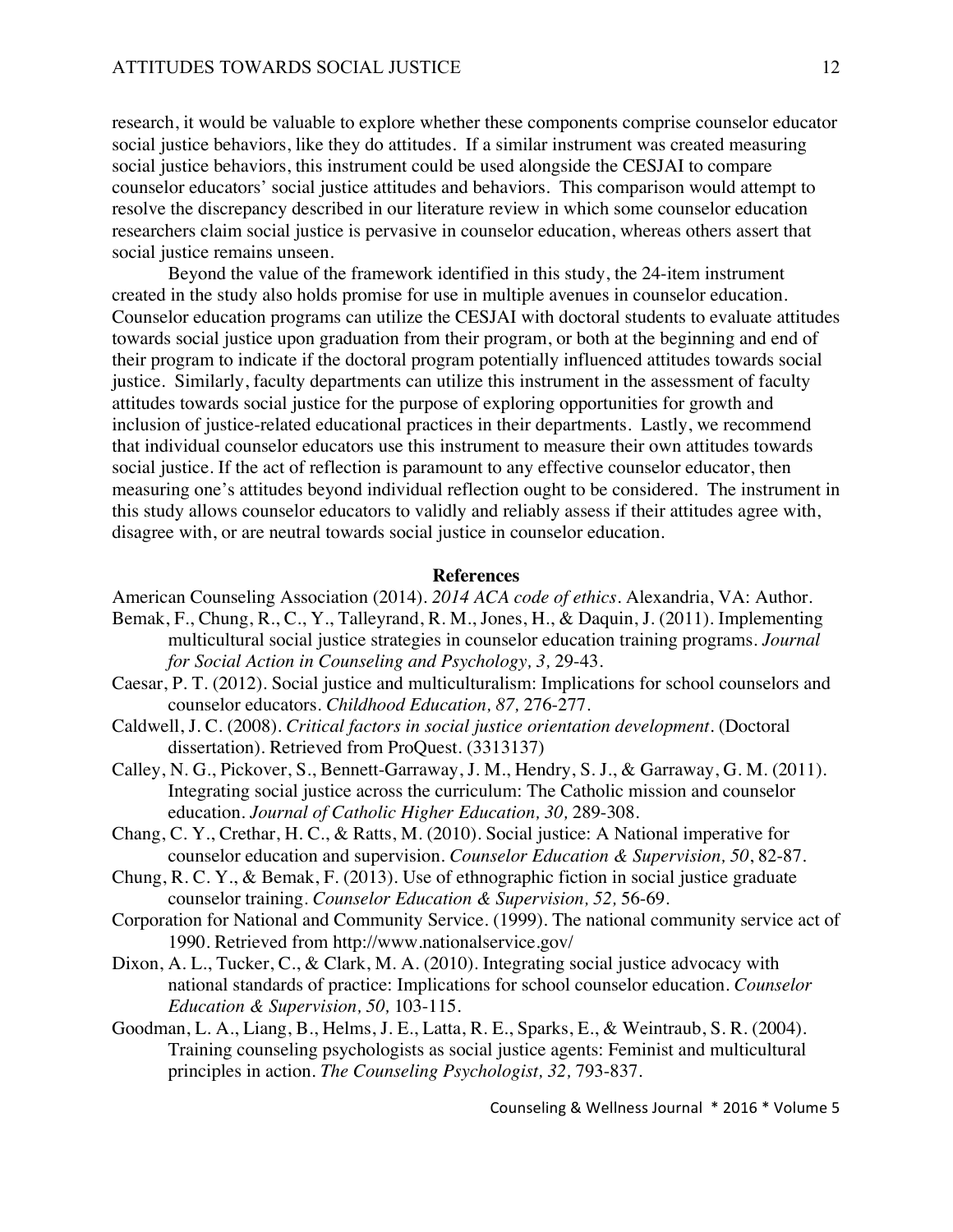- Fazio, R. H., & Olson, M. A., (2003). Attitudes: Foundations, functions, and consequences. *The Sage Handbook of Social Psychology.* London: Sage.
- Fishman, J. A., & Galguera, T. (2003). *Introduction to test construction in the social and behavioral sciences.* Lanham, MD: Rowman & Littlefield.
- Lee, C. C., & Hipolito-Delgado, C. P. (2007). Introduction: Counselors as agents of social justice. In Steele, J. M. (2008). Counselor preparation: Preparing counselors to advocate for social justice: A liberation model. *Counselor Education & Supervision, 48,* 74-85.
- Lewis, M. & Lewis, J. (1971). Counselor education: Training for a new alternative. *Personnel and Guidance Journal, 49,* 754-758.
- McMahon, H. G., Mason, E. C. M., & Paisley, P. O. (2009). School counselor educators as educational leaders promoting systemic change. *Professional School Counseling, 13,*  116-124.
- Odegard, M. A., & Vereen, L. G., (2010). A grounded theory of counselor educators integrating social justice into their pedagogy. *Counselor Education & Supervision, 50,* 130-149.
- Paisley, P. O., Bailey, D. F., Hayes, R. L., McMahon, H. G., & Grimmett, M. A. (2010). Using a cohort model for school counselor preparation to enhance commitment to social justice. *Journal for Specialists in Group Work, 35,* 262-270.
- Pack-Brown, S. P., Thomas, T. L., & Seymour, J. M. (2008). Infusing professional ethics into counselor education programs: A multicultural/social justice perspective. *Journal of Counseling & Development, 86,* 296-302.
- Pett, M. A., Lackey, N. R., & Sullivan, J. J. (2003). *Making sense of factor analysis: The Use of factor analysis for instrument development in health care research.* Thousand Oaks, CA: Sage.
- Pieterse, A. L., Evans, S. A., Risner-Butner, A., Collins, N. M., & Mason, L. B. (2009). Multicultural competence and social justice training in counseling psychology and counselor education. *Counseling Psychologist, 37,* 93-115.
- Prilleltensky, I., & Fox, D. R. (2007). Psychopolitical literacy for wellness and justice. *Journal of Community Psychology, 35*(6), 793-805.
- Ratts, M. (2006). Social justice counseling: A study of social justice counselor training in CACREP-accredited counselor preparation programs. *Dissertation Abstracts*  International: Section A. The Humanities and Social Sciences, 67, 1234.
- Ratts, M. & Wood, C. (2011). The fierce urgency of now: Diffusion of innovation as a mechanism to integrate social justice in counselor education. *Counselor Education & Supervision, 50,* 207-223.
- Wilczenski, F. L., Cook, A. L., & Hayden, L. A. (2011). Conceptual and Curricular Frameworks for Infusing Social Justice in Urban School Counselor Education. *Journal of Counselor Preparation & Supervision, 3,* 6-17.
- Williams, J. M., McMahon, G., & Goodman, R. D. (2015). Eco-webbing: A teaching strategy to facilitate critical consciousness and agency. *Counselor Education & Supervision, 54,* 82- 96.
- Zalaquett, C. P., Foley, P. F., Tillotson, K., Dinsmore, J. A., & Hof, D. (2008). Multicultural and social justice training for counselor education programs and colleges of education: Rewards and challenges. *Journal of Counseling and Development, 86,* 323-329.

## **Appendix A**